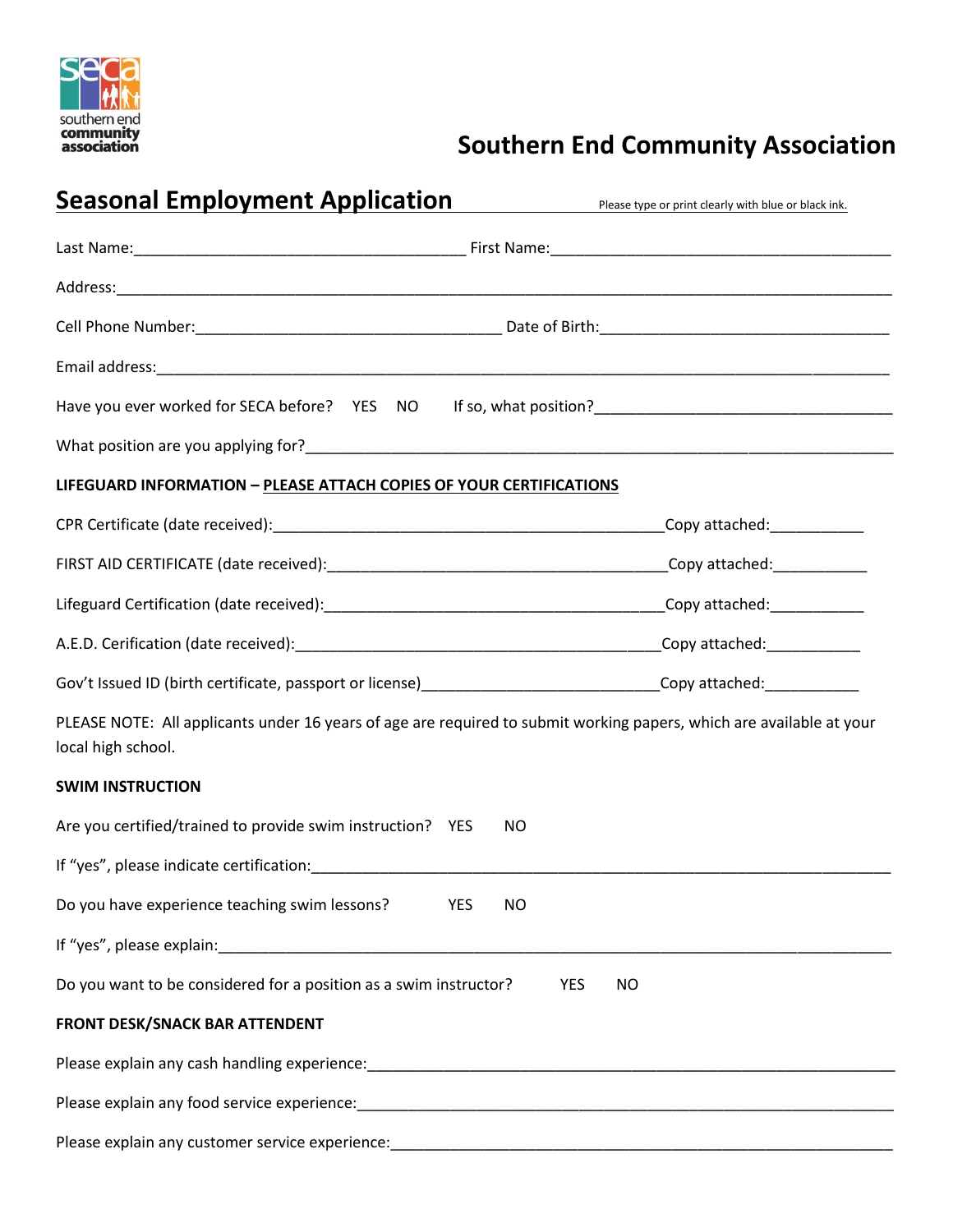## **EDUCATION**

Current High School and Grade or Graduation Year:\_\_\_\_\_\_\_\_\_\_\_\_\_\_\_\_\_\_\_\_\_\_\_\_\_\_\_\_\_\_\_\_\_\_\_\_\_\_\_\_\_\_\_\_\_\_\_\_\_\_\_\_\_\_\_\_

Current College, Course of Study, Graduation Year: \_\_\_\_\_\_\_\_\_\_\_\_\_\_\_\_\_\_\_\_\_\_\_\_\_\_\_\_\_

#### **SUMMER AVAILABILITY**

Dates you are available to work this year from May through September:\_\_\_\_\_\_\_\_\_\_\_\_\_\_\_\_\_\_\_\_\_\_\_\_\_\_\_\_\_\_\_\_\_\_\_\_\_\_\_

# *Any dates you are NOT AVAILABLE to work this summer (vacations, college orientation, sports camps/practice, other):*

\_\_\_\_\_\_\_\_\_\_\_\_\_\_\_\_\_\_\_\_\_\_\_\_\_\_\_\_\_\_\_\_\_\_\_\_\_\_\_\_\_\_\_\_\_\_\_\_\_\_\_\_\_\_\_\_\_\_\_\_\_\_\_\_\_\_\_\_\_\_\_\_\_\_\_\_\_\_\_\_\_\_\_\_\_\_\_\_\_\_\_\_\_\_\_\_\_\_

| How many hours do you want to work each week?           |      | 5-10 10-15 15-20 20-25 25-30 |  |  |
|---------------------------------------------------------|------|------------------------------|--|--|
| What are the minimum hours you are will work each week? |      | 5-10 10-15 15-20 20-25 25-30 |  |  |
| Are you willing to work weekends and holidays?          | YFS. | NO.                          |  |  |

**What shifts are you available to work each week?** (Hours are subject to change)

|                | 11am-4pm | 2pm-6pm | 4pm-9pm |              | 11am-4pm | 2pm-6pm | 4pm-9pm |
|----------------|----------|---------|---------|--------------|----------|---------|---------|
| <b>MONDAY</b>  |          |         |         | FRIDAY       |          |         |         |
| <b>TUESDAY</b> |          |         |         | SATURDAY     |          |         |         |
| WEDNESDAY      |          |         |         | SUNDAY       |          |         |         |
| THURSDAY       |          |         |         | <b>PARTY</b> |          |         |         |

\_\_\_\_\_\_\_\_\_\_\_\_\_\_\_\_\_\_\_\_\_\_\_\_\_\_\_\_\_\_\_\_\_\_\_\_\_\_\_\_\_\_\_\_\_\_\_\_\_\_\_\_\_\_\_\_\_\_\_\_\_\_\_\_\_\_\_\_\_\_\_\_\_\_\_\_\_\_\_\_\_\_\_\_\_\_\_\_\_\_\_\_\_\_\_\_\_\_ \_\_\_\_\_\_\_\_\_\_\_\_\_\_\_\_\_\_\_\_\_\_\_\_\_\_\_\_\_\_\_\_\_\_\_\_\_\_\_\_\_\_\_\_\_\_\_\_\_\_\_\_\_\_\_\_\_\_\_\_\_\_\_\_\_\_\_\_\_\_\_\_\_\_\_\_\_\_\_\_\_\_\_\_\_\_\_\_\_\_\_\_\_\_\_\_\_\_

\_\_\_\_\_\_\_\_\_\_\_\_\_\_\_\_\_\_\_\_\_\_\_\_\_\_\_\_\_\_\_\_\_\_\_\_\_\_\_\_\_\_\_\_\_\_\_\_\_\_\_\_\_\_\_\_\_\_\_\_\_\_\_\_\_\_\_\_\_\_\_\_\_\_\_\_\_\_\_\_\_\_\_\_\_\_\_\_\_\_\_\_\_\_\_\_\_\_ \_\_\_\_\_\_\_\_\_\_\_\_\_\_\_\_\_\_\_\_\_\_\_\_\_\_\_\_\_\_\_\_\_\_\_\_\_\_\_\_\_\_\_\_\_\_\_\_\_\_\_\_\_\_\_\_\_\_\_\_\_\_\_\_\_\_\_\_\_\_\_\_\_\_\_\_\_\_\_\_\_\_\_\_\_\_\_\_\_\_\_\_\_\_\_\_\_\_

**Please describe any supervisory experience you many have had (be specific):**

# **Why do you feel you would be an asset to the SECA TEAM this summer?**

### **REFERENCES** (NOT related to you and NOT previous employers)

| 1. | Name                                                                                                                          | Phone |
|----|-------------------------------------------------------------------------------------------------------------------------------|-------|
|    | Email<br><u> 2000 - 2000 - 2000 - 2000 - 2000 - 2000 - 2000 - 2000 - 2000 - 2000 - 2000 - 2000 - 2000 - 2000 - 2000 - 200</u> |       |
| 2. | Name                                                                                                                          | Phone |
|    |                                                                                                                               |       |
| 3. |                                                                                                                               |       |
|    | Email                                                                                                                         |       |